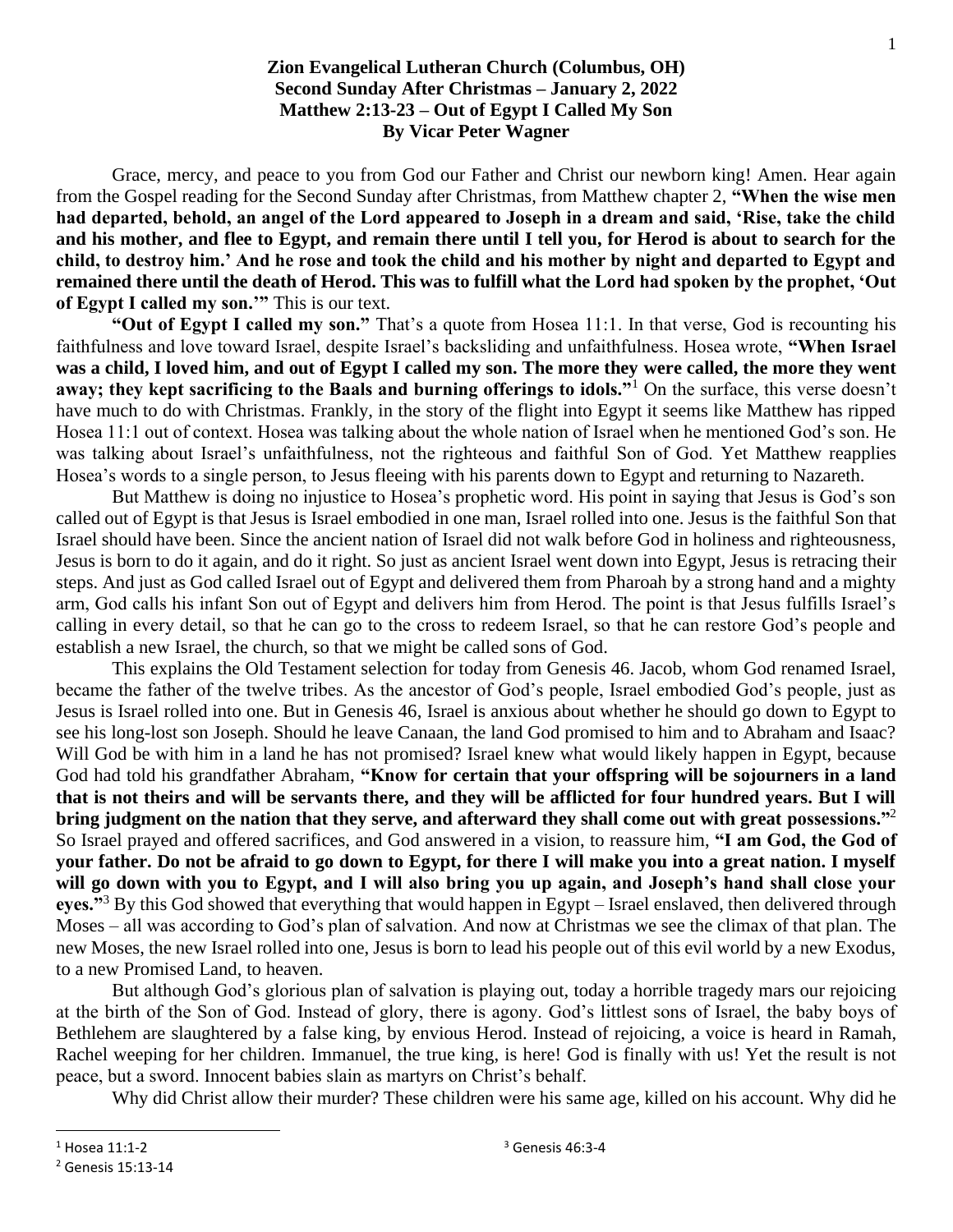let them die for his sake? They were his fellow sons of Israel, adopted through circumcision to become sons of God. Jesus came to be their king, why did he abandon his little soldiers of the cross?

Although God permits evil, although he foreknows all evil that will happen, we must not blame God for any evil. God is not the cause of evil. The blame for the death of the Holy Innocents goes entirely to the devil, the world, and Herod's sinful human nature. It was Herod, not Christ, who killed the children. Through Herod, Satan was trying to stop God's plan of salvation. The true light came into the world, but the world hated him, and on his account his children always suffer persecution.

God permits evil, he permits unjust suffering, because through it he provides escape from sin. God's ultimate purpose in the unjust death of the Holy Innocents was the salvation of the world. He preserved Jesus' life to bring him to the cross. At the proper time our Lord suffered unjustly on behalf of the Holy Innocents, on behalf of all Israel, on our behalf. Christ fled from Herod as a baby so that, in time, he might defeat Satan for us. Even the ancient prophets knew that Christ could not be killed while still a nursing infant. Moses wrote in the commandments, **"You shall not boil a young goat in its mother's milk."**<sup>4</sup> A strange statement. By this statement Moses foreshadowed that Christ would be the true Lamb of God: a lamb appointed to die at maturity like a sacrificial goat, not boiled prematurely in his mother's milk. As a grown man the Son of God would not flee the death he escaped as an infant, he would go willingly to the cross to redeem Israel.

And so Christ did not neglect his little soldiers. He did not abandon them, but he redeemed them and promoted them to victory in heaven. As adopted sons of God – by faith in Jesus the firstborn Son – they were guaranteed the inheritance promised to Abraham. So Jesus defeated their enemy for them. He gave them the crown of life, victory without struggle, without enduring the trials of life in this world. And this is how we should think of all little ones who die in faith. Infants and the stillborn and aborted – children who their parents prayed for and who heard God's word even in the womb – these are Christ's soldiers sent on ahead to heaven. For God claims them as his own sons, he gives them implicit faith and simple trust in Jesus, and through Jesus he makes them heirs of eternal life.

When God became a baby, he showed that he loves the little children, he loves those of simple faith. Yet in America today, a voice is not heard in Ramah. Rachel is not weeping for her children, because she has the right to kill her own children and shed no tears at all. The doctrine that a woman has the right to do what she chooses with the fruit of her womb is a direct attack on Christ. Jesus is for life. Herod is for death. Jesus became a baby. Herod murdered babies. Pray that our evil laws be overturned, that our nation no longer join with Herod against Jesus.

**"Out of Egypt I called my son."** Jesus is truly God's Son, he is the true Israel embodied in one man. And he unites all Israel in his body, the church. Through baptism you are called sons of God. And because you are clothed in Christ's righteousness, God sees you as his holy innocents, his beloved children. First John 3, **"See what kind of love the Father has given to us, that we should be called children of God; and so we are."**<sup>5</sup> Jesus has called you out of Egypt, out of slavery to sin. He has called you out of darkness into his marvelous light.<sup>6</sup> So in this new year, live as sons of the light, live in Christ, live as the new Israel in the faith of Abraham. And since in his great love God has called you his sons, do not fall into backsliding like unfaithful Israel.

Yes, you are the new Israel, you have the promises of Abraham. Our gospel text today illustrates that truth. It shows that Jesus is the light of all the Gentiles, he offers salvation to the whole world. For in the magi from the east, Babylon came to see the Christ child. And then Christ brought the light of salvation to the Gentiles of Egypt. Babylon and Egypt. These Gentile nations foreshadow the last chapter of Matthew, when Jesus sent his apostles into all the nations to baptize, teach, and preach. For the Christ child was born to die, not only for the Jews, but for the world, for all of us Gentiles, to gather us in the new Israel, the church.

But as the new Israel, as you live as sons of God, do not be surprised that the world which hated Christ hates you also. So Peter exhorts us in our epistle text, **"Do not be surprised at the fiery trial when it comes upon you to test you, as though something strange were happening to you. But rejoice insofar as you share Christ's sufferings, that you may also rejoice and be glad when his glory is revealed."**<sup>7</sup>

When we suffer as Christians, when we are despised for confessing God's word against the evil and perversion of our society, against all forms of murder and abortion, we partake in Christ's suffering. For from the

<sup>4</sup> Exodus 23:19

 $5$  1 John 3:1